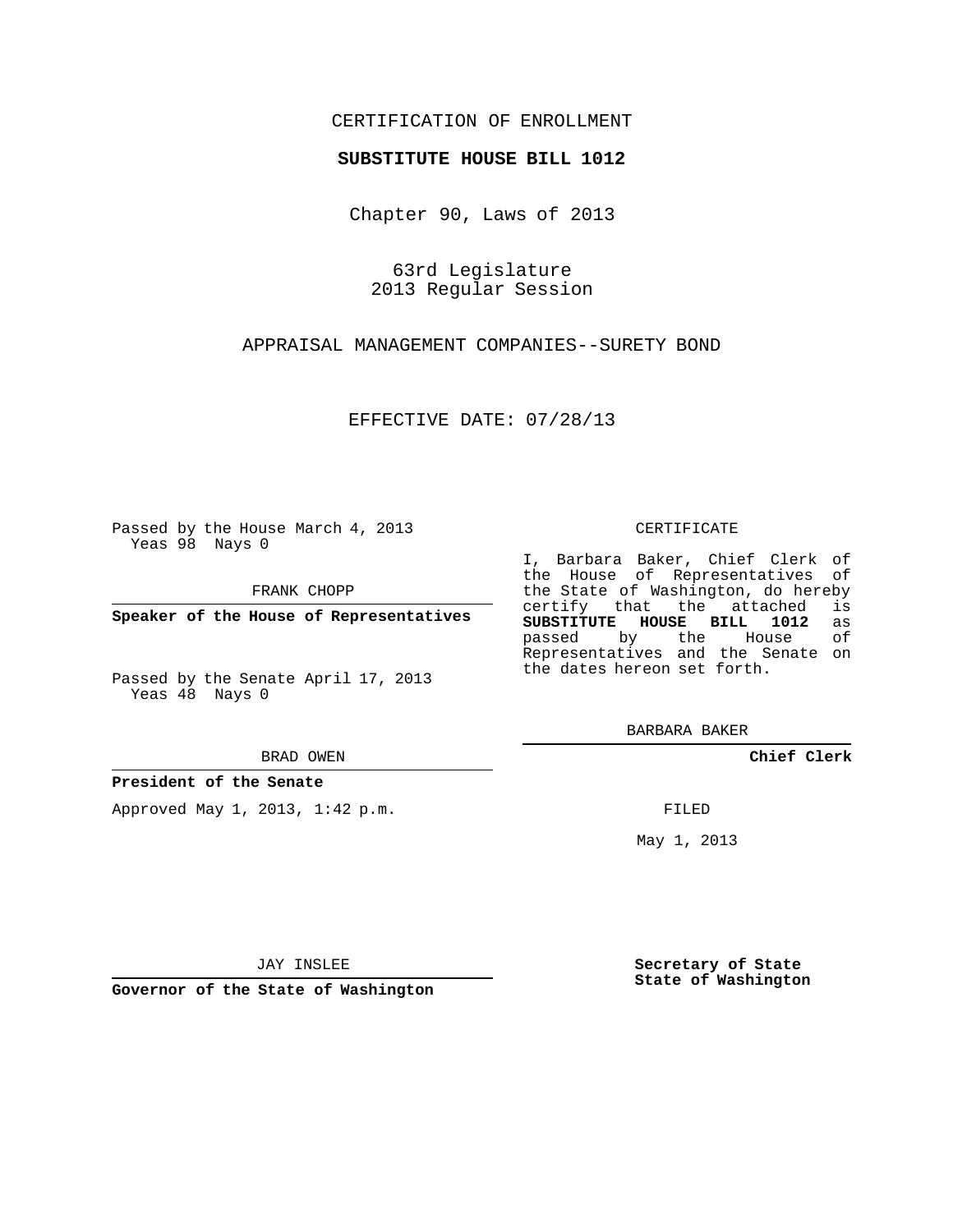# **SUBSTITUTE HOUSE BILL 1012** \_\_\_\_\_\_\_\_\_\_\_\_\_\_\_\_\_\_\_\_\_\_\_\_\_\_\_\_\_\_\_\_\_\_\_\_\_\_\_\_\_\_\_\_\_

\_\_\_\_\_\_\_\_\_\_\_\_\_\_\_\_\_\_\_\_\_\_\_\_\_\_\_\_\_\_\_\_\_\_\_\_\_\_\_\_\_\_\_\_\_

Passed Legislature - 2013 Regular Session

## **State of Washington 63rd Legislature 2013 Regular Session**

**By** House Business & Financial Services (originally sponsored by Representatives Stanford, Kirby, Ryu, and Hudgins)

READ FIRST TIME 01/25/13.

 AN ACT Relating to maintenance of a surety bond for appraisal management companies; and amending RCW 18.310.040.

BE IT ENACTED BY THE LEGISLATURE OF THE STATE OF WASHINGTON:

 **Sec. 1.** RCW 18.310.040 and 2010 c 179 s 4 are each amended to read as follows:

 (1) Applications for licensure must be made to the department on forms approved by the director. A license is valid for two years and must be renewed on or before the expiration date. Applications for original and renewal licenses must include a statement confirming that the company must comply with applicable rules and that the company understands the penalties for misconduct.

 (2) The appropriate fees must accompany all applications for original licensure and renewal.

 (3)(a) Each applicant shall file and maintain a surety bond, approved by the director, executed by the applicant as obligor and by a surety company authorized to do a surety business in this state as surety, whose liability as the surety may not exceed in the aggregate the penal sum of the bond. The penal sum of the bond must be a minimum 19 of ((twenty-five)) one hundred thousand dollars. The bond must run to